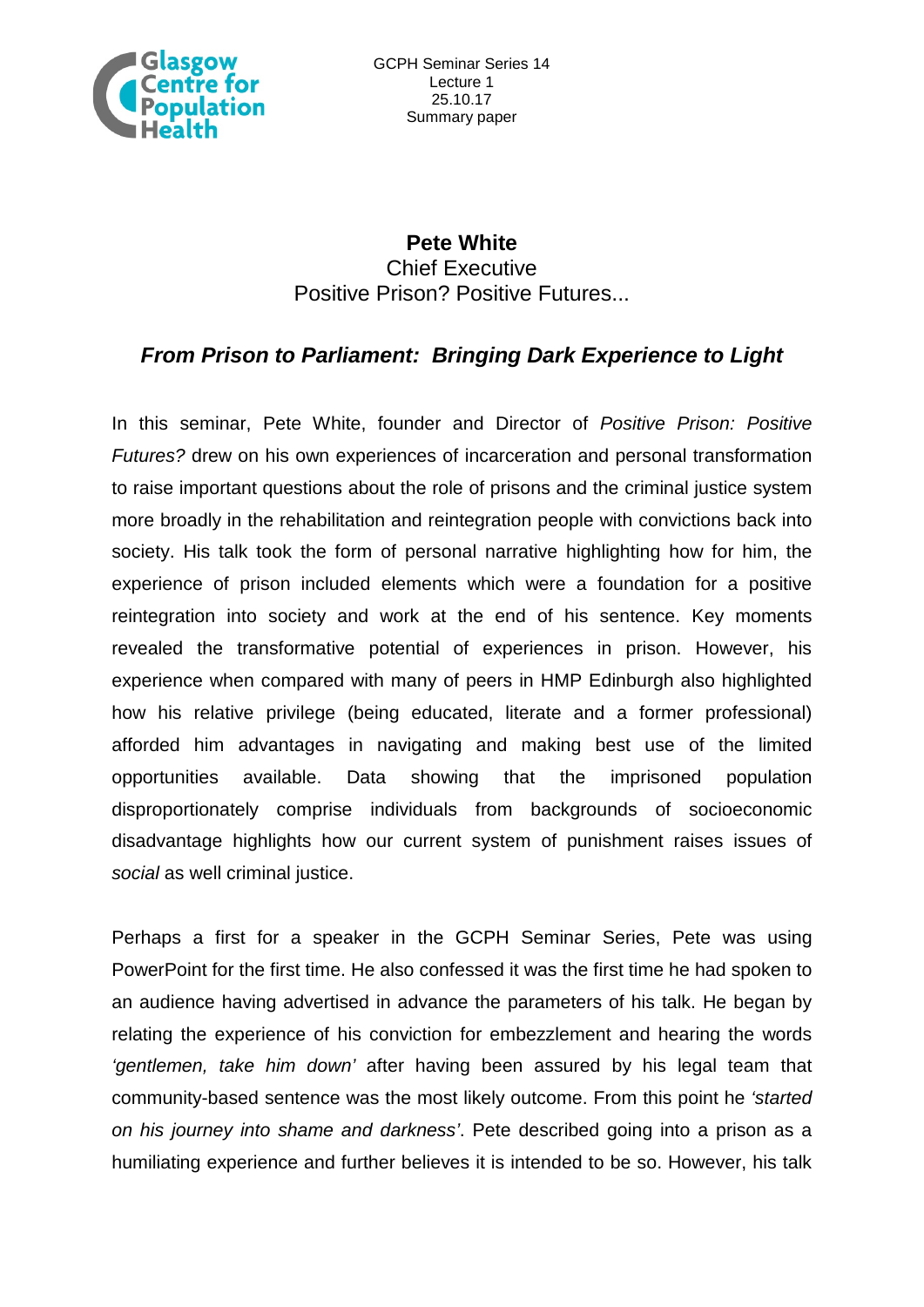

and work are not intended as a complaint against the current prison system but about looking for positive change and different ways forward grounded in the experiences of people who have experienced incarceration.

A defining moment on his road to rehabilitation came early in his sentence. Pete visited the library to find a book with pictures which could serve as inspiration for his art class (agreeing to attend an educational course and being available for random drug tests were a condition of serving time in enhanced accommodation). The head librarian, on learning Pete was jailed for embezzlement, recognised him as someone literate and numerate and offered him a job in the library. In this role, Pete was able to enjoy the camaraderie and 'prison humour' of the library team; Craig, Harry and Norrie.

From here, Pete trained as a literacy and numeracy tutor. On release he would be unable to return to his career as an architect having been struck off as a consequence of his conviction. Working as a tutor gave him an opportunity to imagine a life and work on the outside. It also enabled him to work in every part of the prison, meet and learn about the lives of his peers inside. He recalls:

*"And I met some fascinating people. But the interesting thing about it was that prison was full of people. Nearly everybody I met was somebody who'd had a pretty tough life before they got to prison, and for whom many found it to be one of the safest, most comfortable places they had ever been."* 

Becoming known as someone who could read and write led to people coming to his door with letters they'd received *'from lawyers and loves, but not usually in the same envelope'*. He would help them read their mail and from there ask that they tell him something about how they got to prison. He found a personal quality in his ability to connect with inmates from across the prison and many came to him for guidance and advice. He left prison in January 2006 intent on being helpful.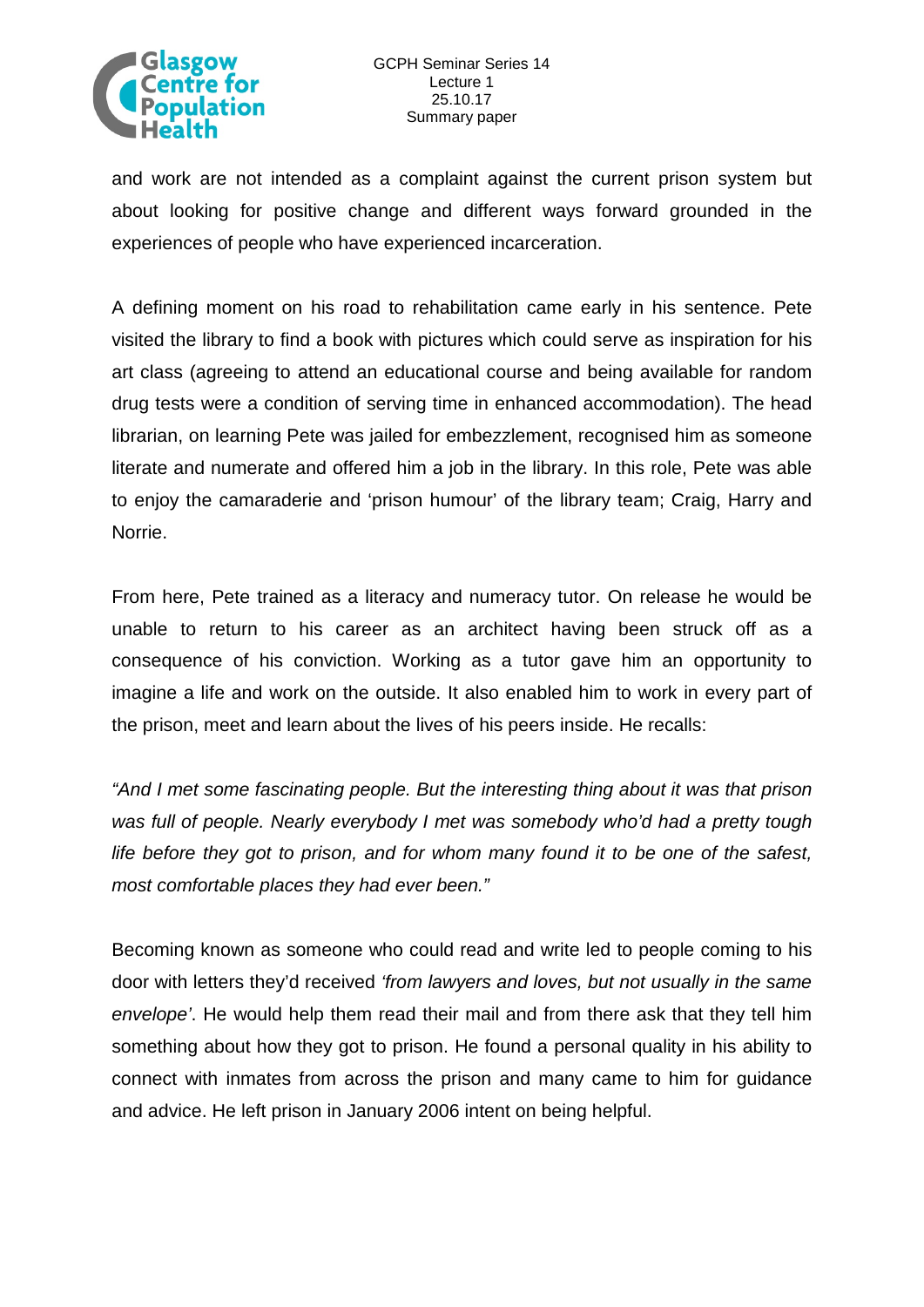

*"I'd found that by being helpful with people, listening to their stories, hearing what they had to say and then sharing with them what was inside the letter meant that instead of being an architect, something like a professional, I could just be me, because I could read and write, listen and talk."*

After prison, Pete volunteered for a service for people coming through and out of the prison system where he helped people with reading and writing and storytelling about their lives. He then got a part-time job as a development officer on a community farm and made his first funding application two years after being released. Soon, the Robertson Trust asked him for a meeting where he felt it relevant to disclose his conviction. In response he was asked *"the most open, gentle, non-judgemental question you can ask someone with a conviction: 'How was your time inside?'"* Pete urged the audience to ask this question if we are ever unsure what to ask a person with convictions upon meeting them for the first time.

The Robertson Trust supported Pete's idea of forming an organisation made up of people who'd been through the prison system and had rebuilt their lives effectively to do something to help other people do the same. By September 2012, having gained a constitution and supported a Scottish Government review of the reducing reoffending programme through allowing people with convictions' voices to be heard, Pete's charity was formed.

The second half of Pete's seminar focused on statistics that highlight the scale of the imprisoned population and the unequal distribution of convictions across Scottish society. He also focused on what can be done to improve the experience of prison so that better lives can be led upon release. Early gains for his charity included the identification of Friday releases as problematic due to services being unavailable over the weekend and prisoners in Scotland being unable to open bank accounts prior to release. Pete found he was able to make progress with such issues through a willingness to talk directly to people who have the power to make change with clear and actionable recommendations (asking the Justice Secretary to allow Friday